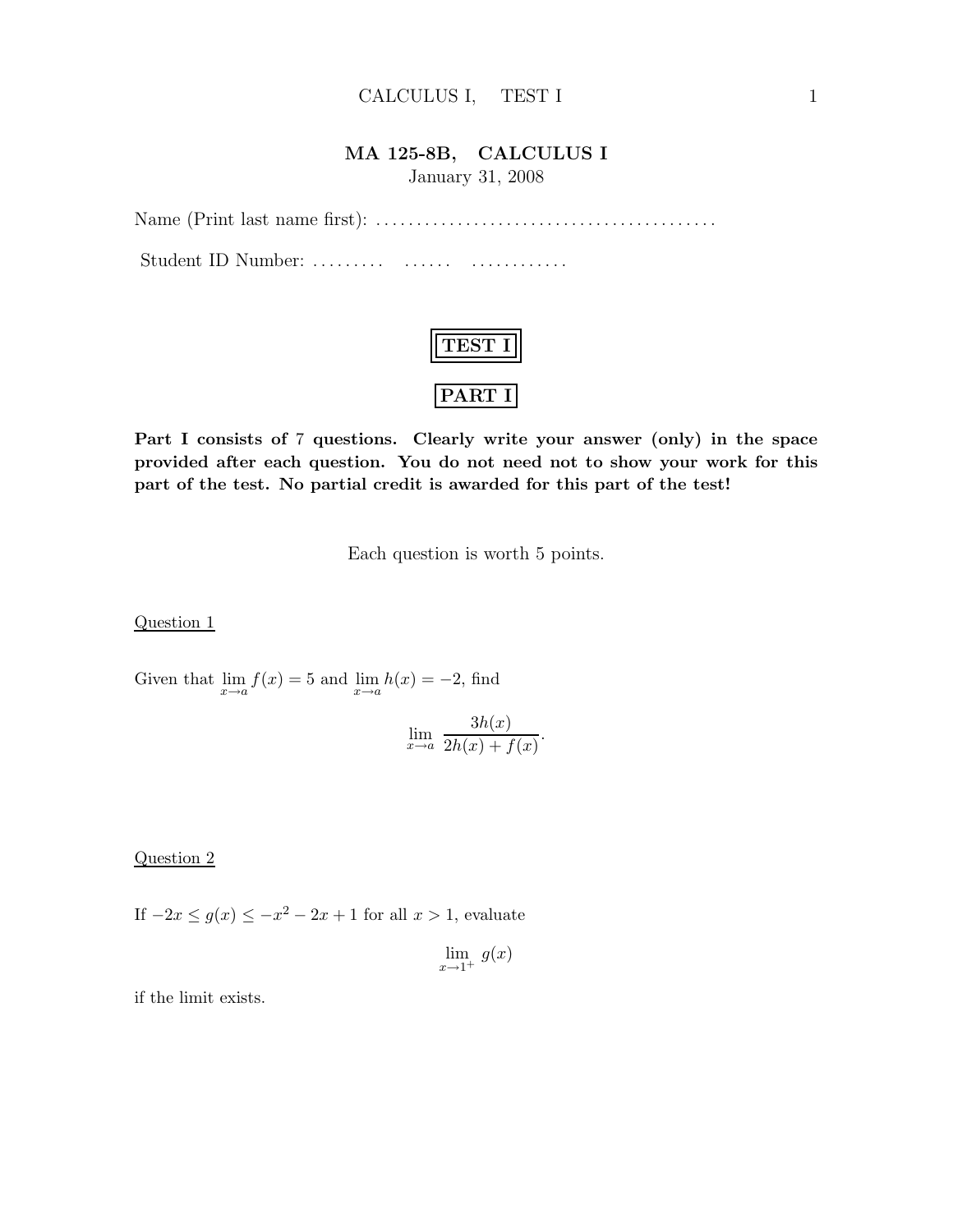### Question 3

Evaluate the limit

$$
\lim_{x \to 2\pi} \cos \left( 3\pi \cos \left( \frac{x}{2} \right) \right).
$$

Question 4

Find the limit

$$
\lim_{x \to \infty} \frac{-x^5 + 4x^2}{8x^5 - x^3 + 7}.
$$

#### Question 5

Given that  $g(2) = -5$  and  $g'(2) = 4$ , find an equation of the tangent line to the graph of  $y = g(x)$  at  $x = 2$ .

Question 6

Where is the function  $f(x) = 2|x-7|$  not differentiable? Question 7

Calculate the limit  $\lim_{x\to\infty} \tan^{-1}(x-x^3)$ .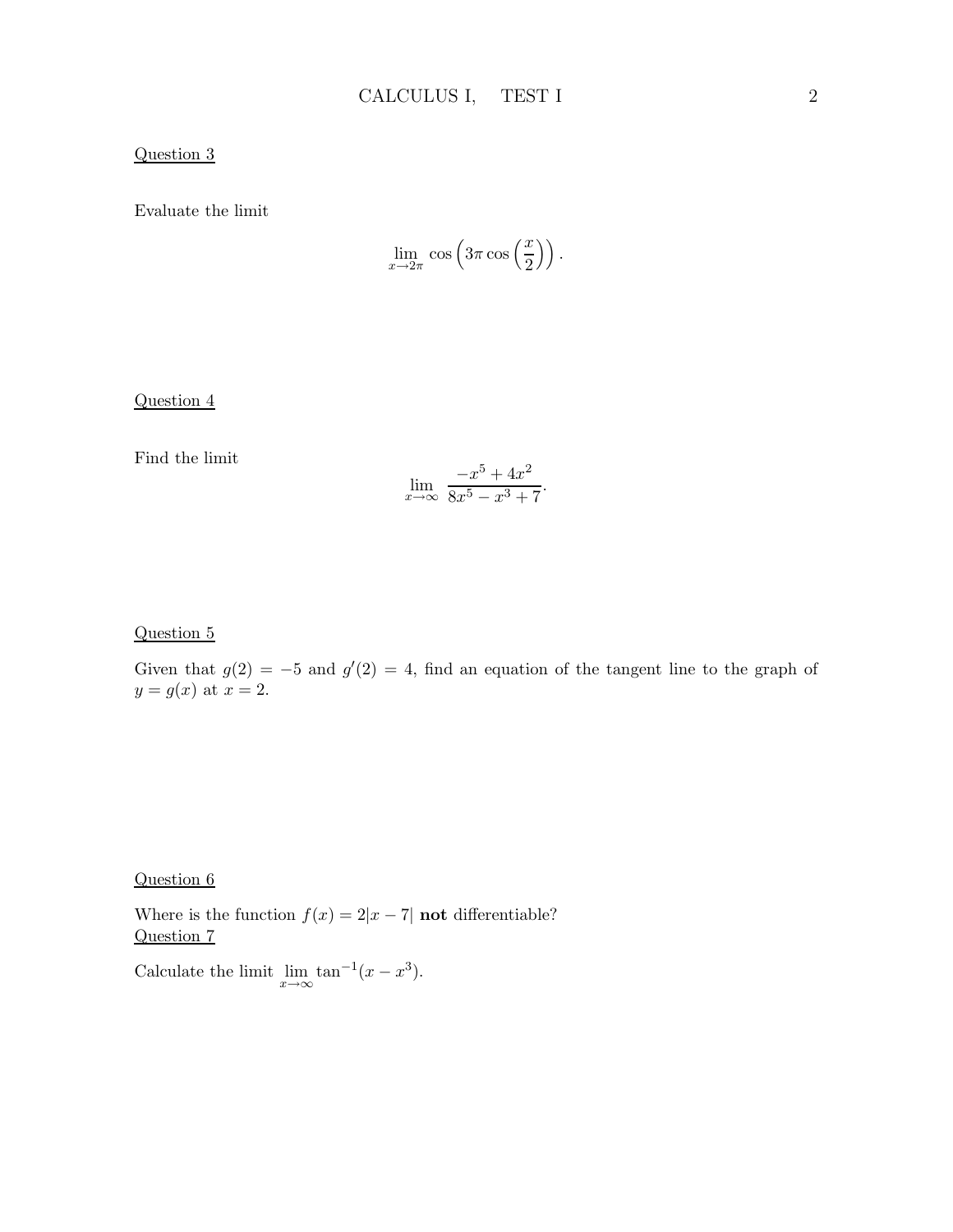## PART II

Each problem is worth 14 points.

Part II consists of 5 problems. You must show your work on this part of the test to get full credit. Displaying only the final answer (even if correct) without the relevant steps will not get full credit.

## Problem 1

Consider the function

$$
f(x) = \begin{cases} -x+5 & \text{for } x < 2, \\ 4x-1 & \text{for } x \ge 2. \end{cases}
$$

(a) Evaluate

 $\lim_{x\to 2^-} f(x).$ 

(b) Evaluate

$$
\lim_{x \to 2^+} f(x).
$$

(c) Is this function continuous at  $x = 2$ ? (Justify your answer!)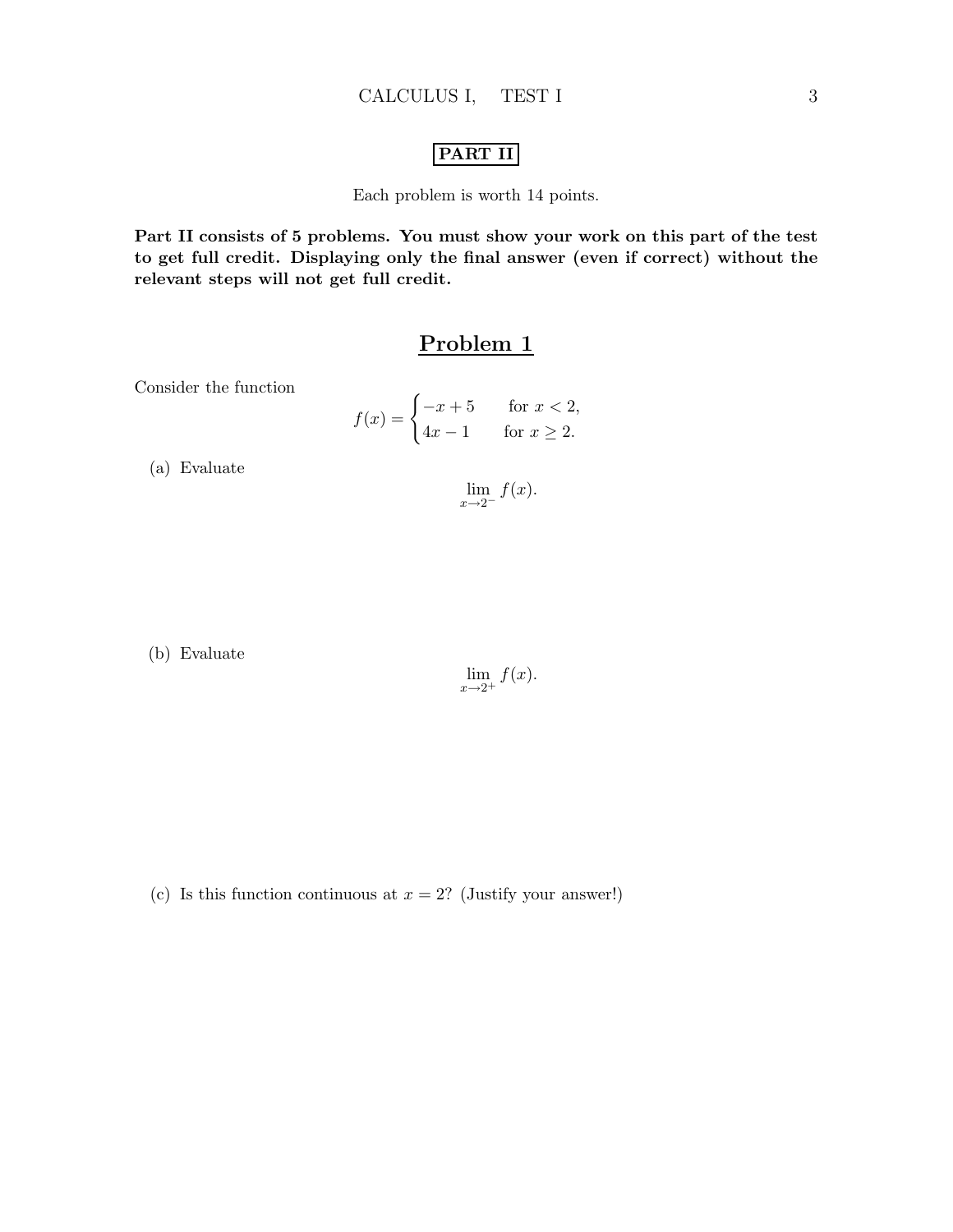Sketch the graph of an example of a function  $f$  such that

$$
\lim_{x \to 0^{-}} f(x) = -2, \qquad \lim_{x \to 0^{+}} f(x) = 1, \qquad f(0) = 2,
$$

 $\lim_{x \to 2^{-}} f(x) = 0, \qquad \lim_{x \to 2^{+}} f(x) = -1, \qquad f(2) = -1.$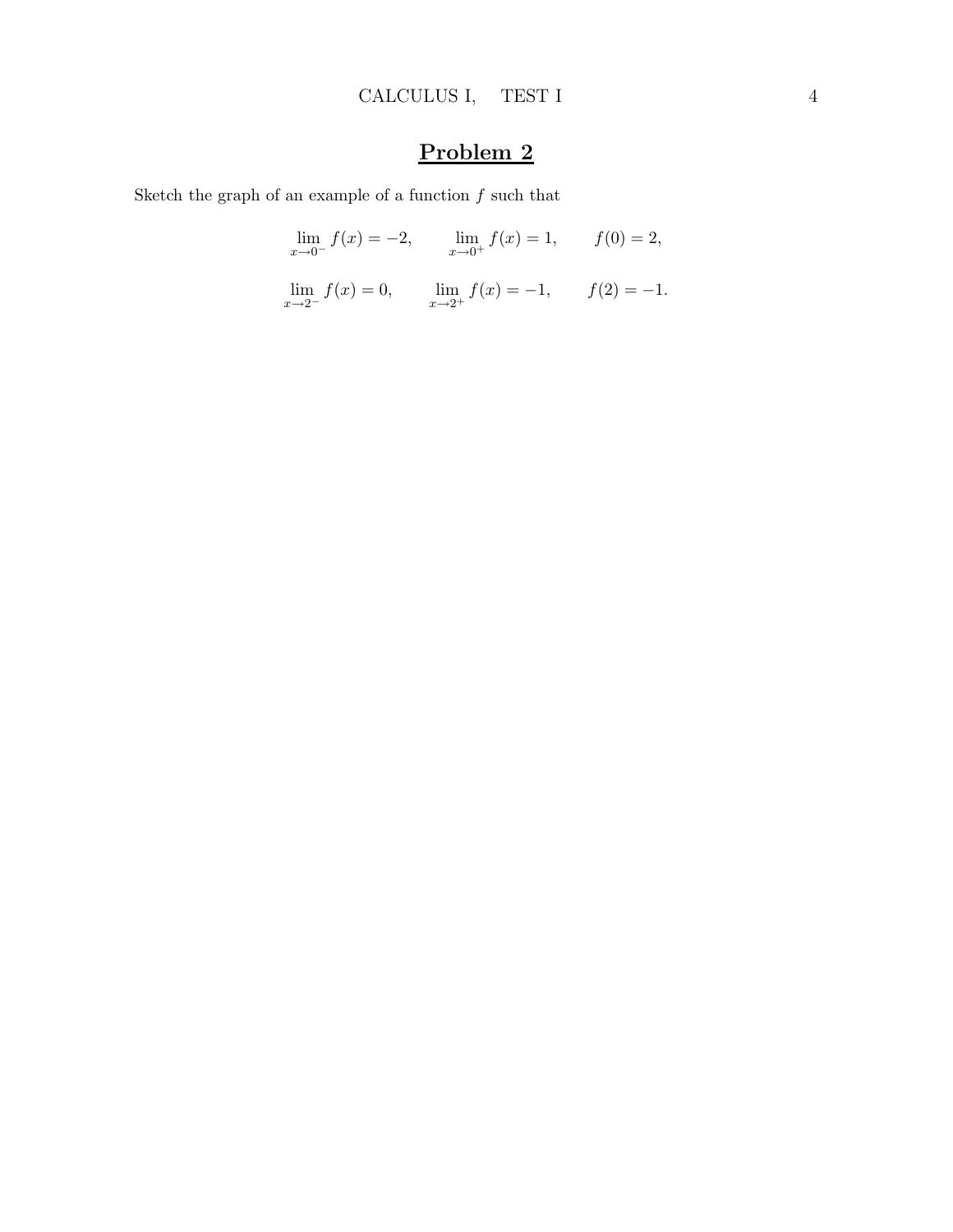(a) Evaluate the limit

$$
\lim_{x \to 3} \frac{x^2 - 2x - 3}{x^2 - 7x + 12}.
$$

(b) Evaluate the limit

$$
\lim_{x \to 9} \frac{6 - \sqrt{x}}{\sqrt{1 + x}}.
$$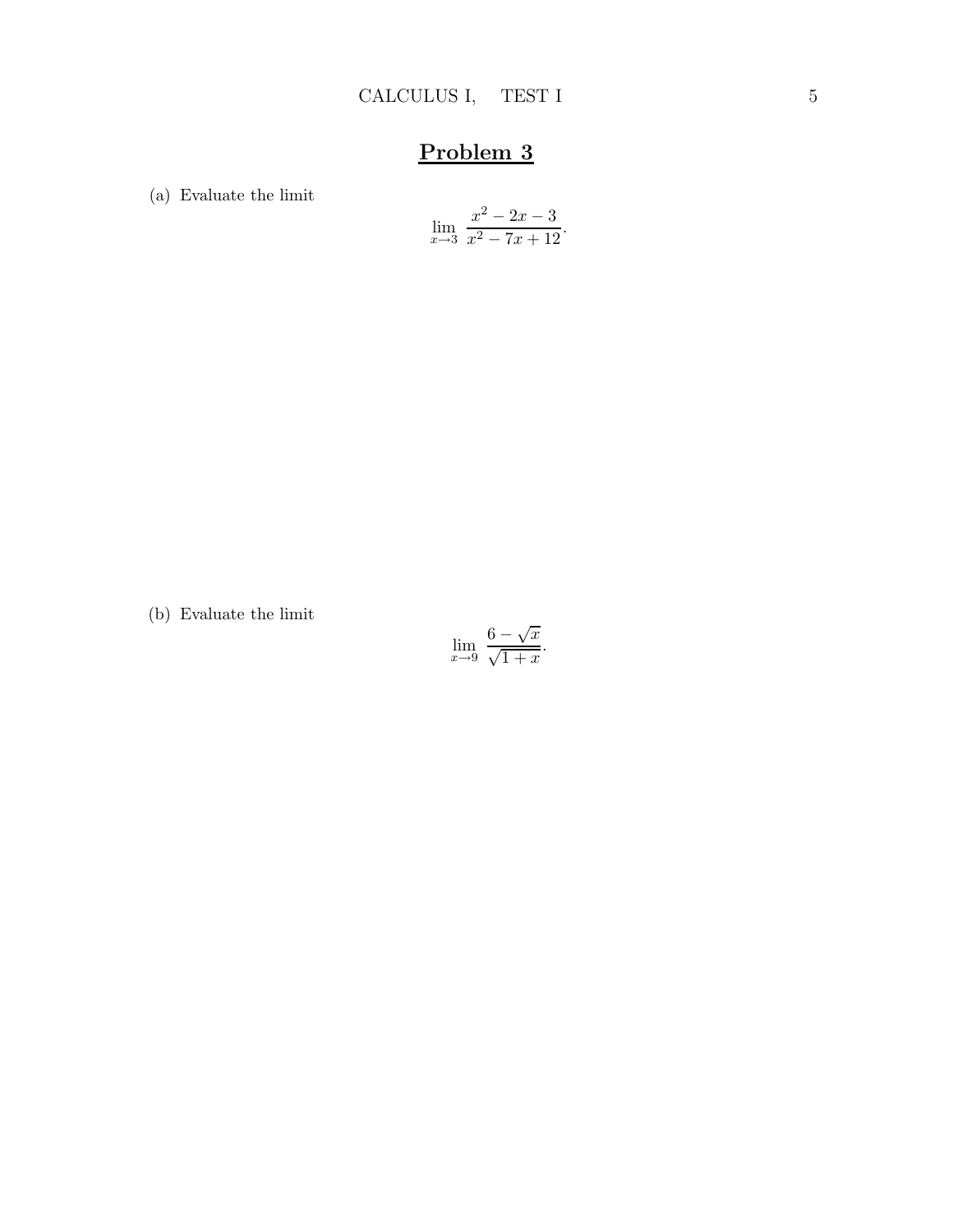(a) For what (numerical) value of the constant  $c$  is the function

$$
f(x) = \begin{cases} -x^2 + cx & \text{if } x > 1\\ 3cx^3 + 1 & \text{if } x \le 1 \end{cases}
$$

continuous on  $(-\infty,\infty)$ ? (Justify your answer!)

(b) The displacement (in meters) of a particle moving in a straight line is given by the equation of motion  $s = -7t + 30$ , where t is measured in seconds. Find the velocity of the particle at time  $t = 9$  seconds.